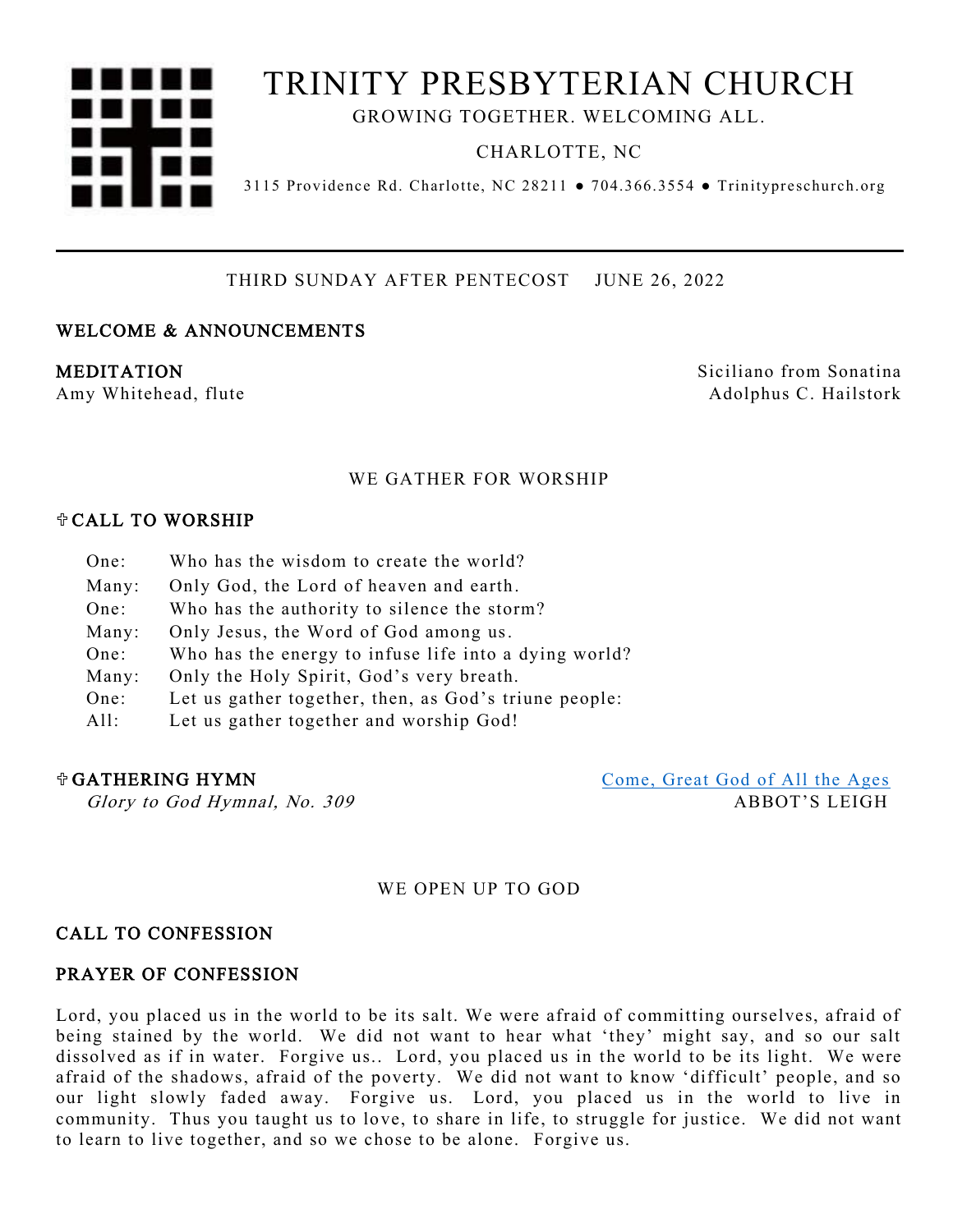# TIME FOR PERSONAL PRAYER

# KYRIE ELEISON Lord Have Mercy



# WORDS OF FORGIVENESS

One: Jesus empowers us to be salt, light, community to the world:

Many: In Jesus Christ, we are forgiven!

 One: The peace of Christ be with you-

 Many: And also with you!

### THE PEACE

The peace of Christ be with you – And also with you!

# GLORIA PATRI



GOD SPEAKS TO US

# MORNING WATCH

# SCRIPTURE READING Genesis 1: 1-2:4a

SERMON God's Creative Connection: And It Was Good Dr. Steve Lindsley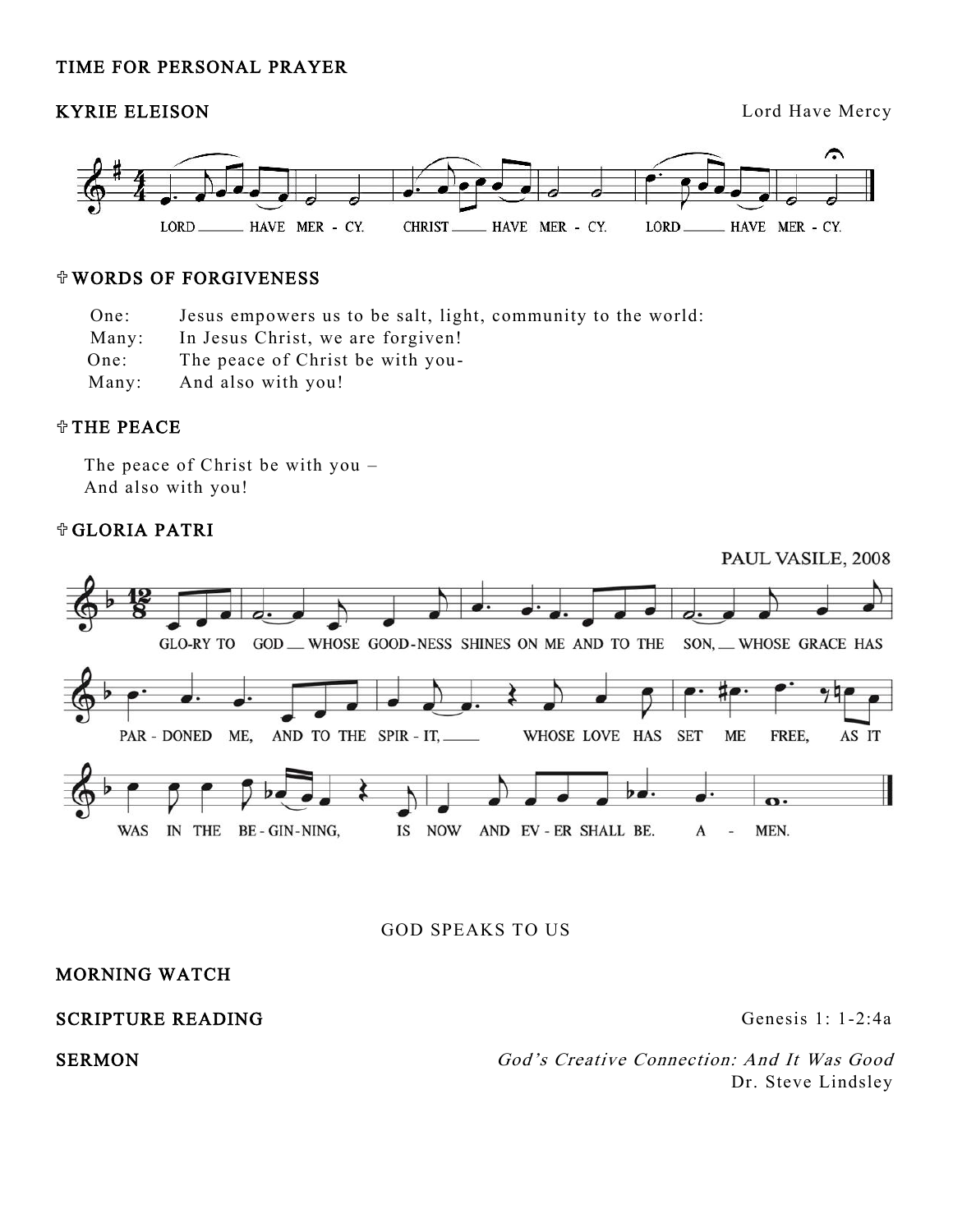# WE RESPOND WITH FAITH & COMMITMENT

We believe that God made us for life in community. God created human beings with a need for community and with freedom to enter into it. We do this by responding to our Maker with grateful obedience and to one another with love and helpfulness. We believe that we have been created to relate to God and each other in freedom and responsibility.

# PRAYERS OF THE PEOPLE AND THE LORD'S PRAYER

Our Father, who art in heaven, hallowed be thy name, thy kingdom come, thy will be done, on earth as it is in heaven. Give us this day our daily bread; and forgive us our debts, as we forgive our debtors; and lead us not into temptation but deliver us from evil. For thine is the kingdom, and the power, and the glory, forever. Amen.

# A MOMENT FOR OFFERING AND MEDITATION

To make an offering by text, text TPCGIVE to 73256. For online offering click [HERE](https://trinitypreschurch.org/give/) or scan QR Code to the right.

Amy Whitehead, flute **Catherine McMichael** 

# [DOXOLOGY](https://trinitypreschurch.org/wp-content/uploads/2021/06/Doxology.pdf)

Praise God, from whom all blessings flow Praise Christ, all people here below; Praise Holy Spirit evermore; Praise Triune God, whom we adore. Amen.

# PRAYER FOR OFFERING

# WE GO FORTH TO WITNESS & SERVE

### SENDING HYMN [Lord of All Good](https://trinitypreschurch.org/wp-content/uploads/2022/06/711-Lord-of-All-Good.pdf)

Glory to God, Hymnal No. 711 TOULON

# *<u><b>TBENEDICTION</u>*

All who are able are invited to stand.



OFFERTORY Pavane

**HYMN OF RESPONSE** [The Play of the Godhead](https://trinitypreschurch.org/wp-content/uploads/2022/06/9-The-Play-of-the-Godhead.pdf) Glory to God Hymnal, No. 9 PERICHORESIS

 $\mathcal{F}$  AFFIRMATION OF FAITH (based on A Declaration of Faith)

**POSTLUDE Allegro from Sonata in F** Amy Whitehead George Frideric Handel